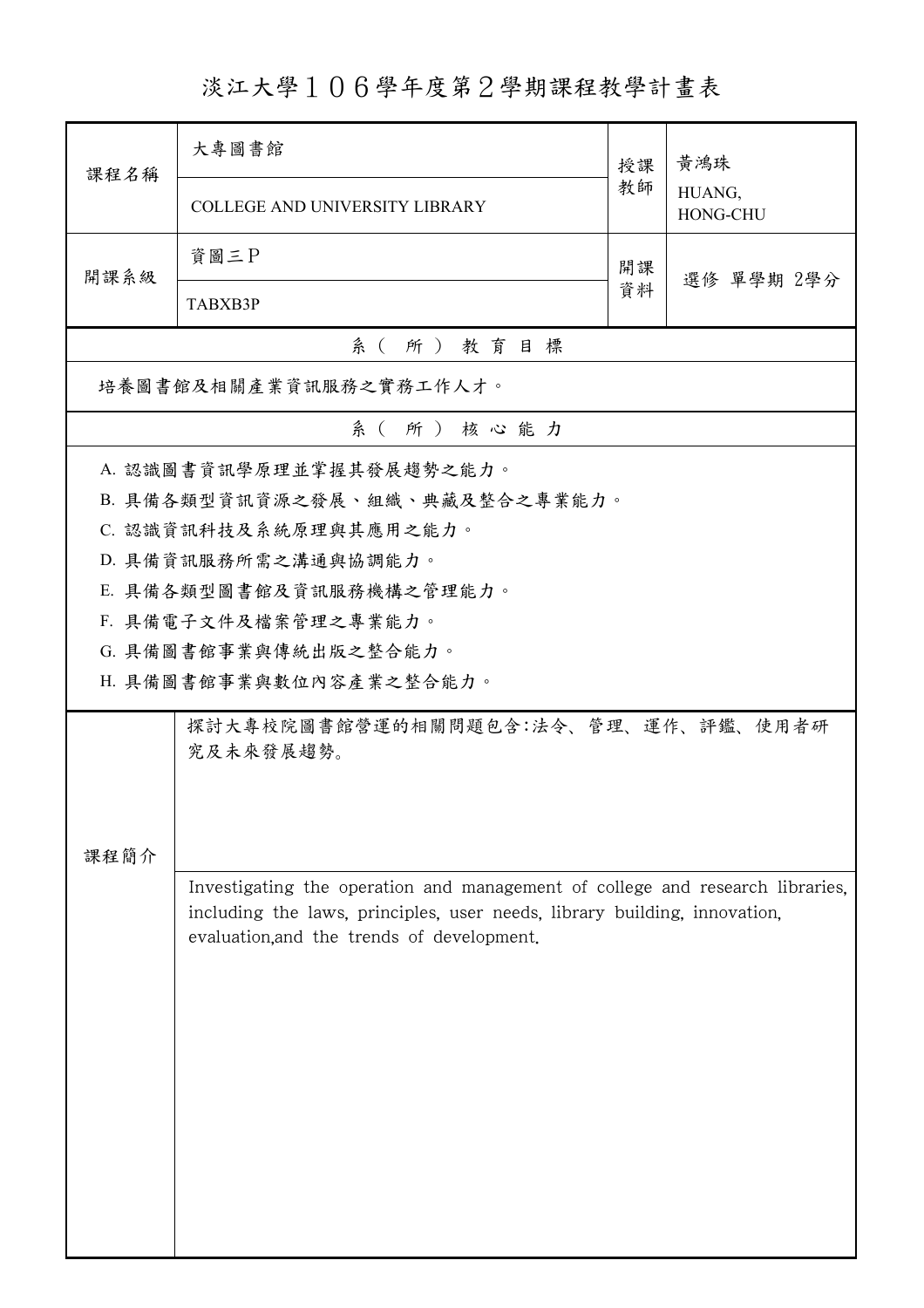本課程教學目標與目標層級、系(所)核心能力相關性 一、目標層級(選填): (一)「認知」(Cognitive 簡稱C)領域:C1 記憶、C2 瞭解、C3 應用、C4 分析、 C5 評鑑、C6 創造 (二)「技能」(Psychomotor 簡稱P)領域:P1 模仿、P2 機械反應、P3 獨立操作、 P4 聯結操作、P5 自動化、P6 創作 (三)「情意」(Affective 簡稱A)領域:A1 接受、A2 反應、A3 重視、A4 組織、 A5 內化、A6 實踐 二、教學目標與「目標層級」、「系(所)核心能力」之相關性:

 (一)請先將課程教學目標分別對應前述之「認知」、「技能」與「情意」的各目標層級, 惟單項教學目標僅能對應C、P、A其中一項。

 (二)若對應「目標層級」有1~6之多項時,僅填列最高層級即可(例如:認知「目標層級」 對應為C3、C5、C6項時,只需填列C6即可,技能與情意目標層級亦同)。

 (三)再依據所訂各項教學目標分別對應其「系(所)核心能力」。單項教學目標若對應 「系(所)核心能力」有多項時,則可填列多項「系(所)核心能力」。

(例如:「系(所)核心能力」可對應A、AD、BEF時,則均填列。)

| 序            | 教學目標(中文)                                                                         | 教學目標(英文)                                                                                                                                                                                                                                                              | 相關性            |            |
|--------------|----------------------------------------------------------------------------------|-----------------------------------------------------------------------------------------------------------------------------------------------------------------------------------------------------------------------------------------------------------------------|----------------|------------|
| 號            |                                                                                  |                                                                                                                                                                                                                                                                       | 目標層級           | 系(所)核心能力   |
| $\mathbf{1}$ | 1. 瞭解國內外大專校院圖書館的特<br>性<br>2. 掌握大專校院圖書館的營運需求<br>3. 創新大專校院圖書館的服務與功<br>能            | explores the unique nature of<br>academic librarianship and its<br>explores 1.To explore the<br>unique nature of academic<br>librarianship and its<br>environment.<br>1. To understand the<br>requirements of having a<br>successful career in the<br>academic arena. | C <sub>3</sub> | <b>BE</b>  |
|              |                                                                                  | 教學目標之教學方法與評量方法                                                                                                                                                                                                                                                        |                |            |
| 序<br>號       | 教學目標                                                                             | 教學方法                                                                                                                                                                                                                                                                  |                | 評量方法       |
| $\mathbf{1}$ | 1. 瞭解國內外大專校院圖書館的特 講述、實作、問題解決<br>性<br>2. 掌握大專校院圖書館的營運需求<br>3. 創新大專校院圖書館的服務與功<br>能 |                                                                                                                                                                                                                                                                       | 表現             | 紙筆測驗、報告、上課 |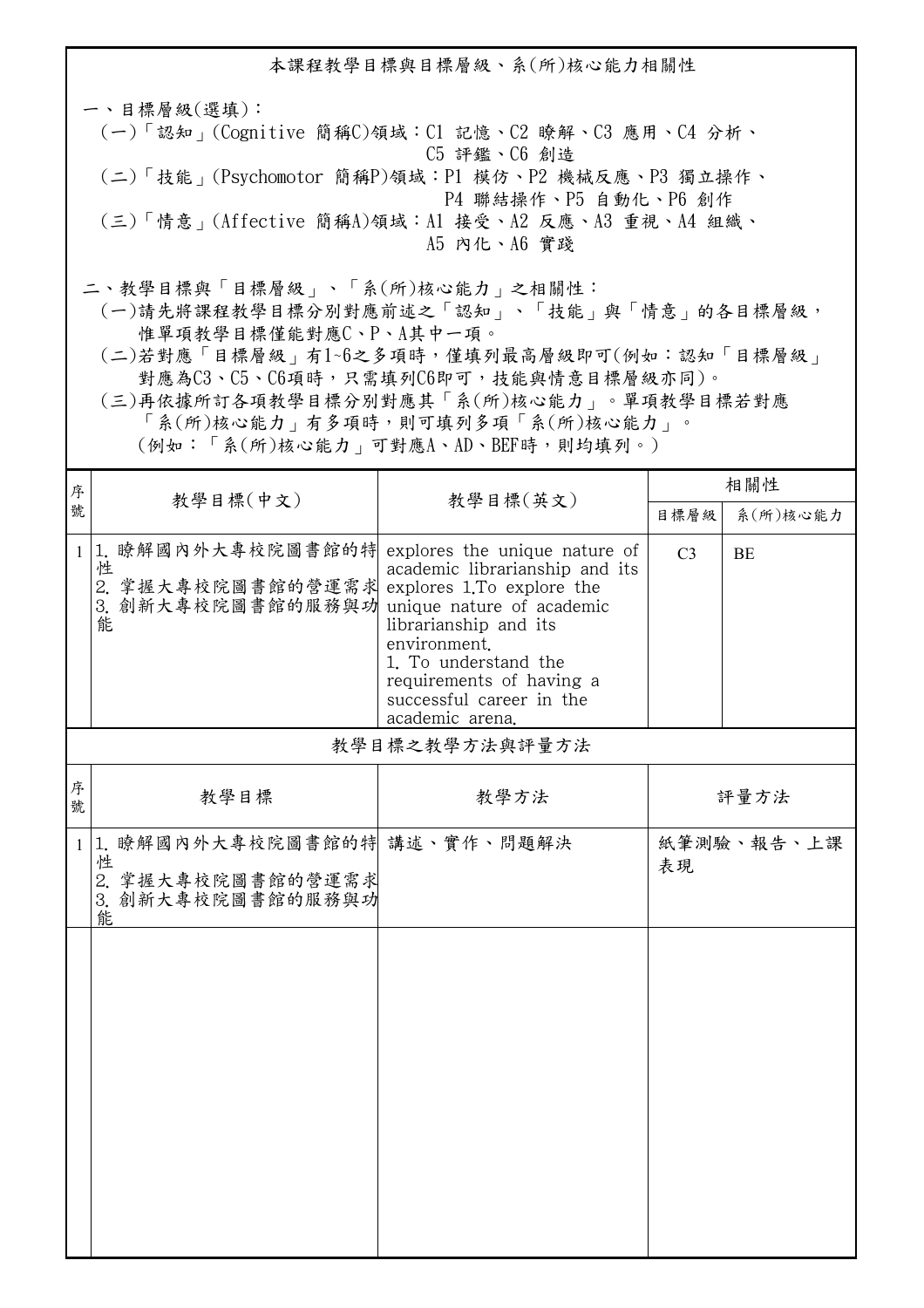| 本課程之設計與教學已融入本校校級基本素養        |                                                                                  |                                                                    |                                              |    |  |
|-----------------------------|----------------------------------------------------------------------------------|--------------------------------------------------------------------|----------------------------------------------|----|--|
| 淡江大學校級基本素養                  |                                                                                  |                                                                    | 內涵說明                                         |    |  |
| 全球視野                        |                                                                                  |                                                                    | 培養認識國際社會變遷的能力,以更寬廣的視野了解全球化<br>的發展。           |    |  |
| 資訊運用<br>$\langle \ \rangle$ |                                                                                  |                                                                    | 熟悉資訊科技的發展與使用,並能收集、分析和妥適運用資<br>訊。             |    |  |
| 洞悉未來                        |                                                                                  |                                                                    | 瞭解自我發展、社會脈動和科技發展,以期具備建構未來願<br>景的能力。          |    |  |
| 品德倫理                        |                                                                                  |                                                                    | 了解為人處事之道,實踐同理心和關懷萬物,反省道德原則<br>的建構並解決道德爭議的難題。 |    |  |
| 獨立思考<br>$\langle \rangle$   |                                                                                  |                                                                    | 鼓勵主動觀察和發掘問題,並培養邏輯推理與批判的思考能<br>力。             |    |  |
| 樂活健康                        |                                                                                  |                                                                    | 注重身心靈和環境的和諧,建立正向健康的生活型態。                     |    |  |
| 團隊合作<br>$\langle \ \rangle$ |                                                                                  |                                                                    | 體察人我差異和增進溝通方法,培養資源整合與互相合作共<br>同學習解決問題的能力。    |    |  |
| 美學涵養                        |                                                                                  |                                                                    | 培養對美的事物之易感性,提升美學鑑賞、表達及創作能<br>力。              |    |  |
|                             |                                                                                  |                                                                    | 授課進度表                                        |    |  |
| 週<br>欤                      | 日期起訖                                                                             |                                                                    | 內 容 (Subject/Topics)                         | 備註 |  |
|                             | $107/02/26$ ~<br>107/03/04                                                       | 課程介紹及大學與大學圖書館的發展概況                                                 |                                              |    |  |
| $\overline{c}$              | $107/03/05$ ~<br>107/03/11                                                       | scucess)                                                           | 大學圖書館發展的歷史、任務、功能 (如 student                  |    |  |
| 3                           | $107/03/12$ ~<br>大學圖書館營運的相關法令與標準<br>107/03/18                                    |                                                                    |                                              |    |  |
| 4                           | $107/03/19$ ~<br>107/03/25                                                       | 大學圖書館的策略規劃                                                         |                                              |    |  |
| 5                           | $107/03/26$ ~<br>107/04/01                                                       | 大學圖書館的組織與管理                                                        |                                              |    |  |
| 6                           | $107/04/02$ ~<br>107/04/08                                                       | 大教學行政觀摩日                                                           |                                              |    |  |
| 7                           | $107/04/09$ ~<br>107/04/15                                                       | 圖書/學術資源的發展與管理                                                      |                                              |    |  |
| 8                           | $107/04/16 \sim$<br>107/04/22                                                    | 數位典藏、機構典藏與學位論文                                                     |                                              |    |  |
| 9                           | $107/04/23$ ~<br>107/04/29                                                       | 開放取用資源 (Open Access Journals, OA books, OA<br>Textbooks, OER etc.) |                                              |    |  |
| 10                          | $107/04/30$ ~<br>107/05/06                                                       | 期中考試週                                                              |                                              |    |  |
| 11                          | $107/05/07$ ~<br>107/05/13                                                       | 研究數據管理 (Research Data Management) (交書面<br>期末報告題目及綱要)               |                                              |    |  |
| 12                          | $107/05/14$ ~<br>圖書/學術資源的發展與管理 (Research Information<br>107/05/20<br>Management) |                                                                    |                                              |    |  |